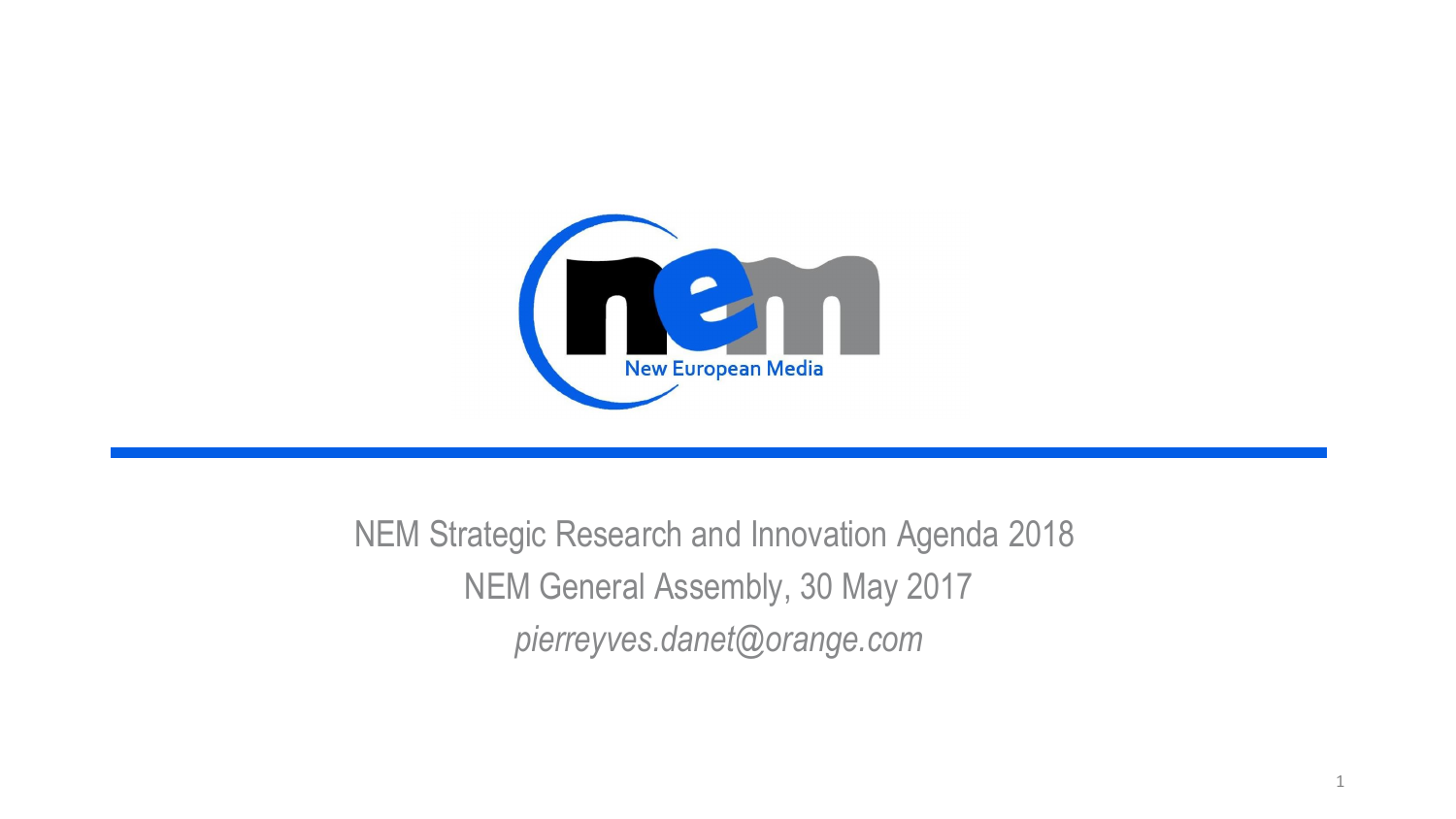## SRIA 2018 development timeline and FP9 (Horizon Europe)

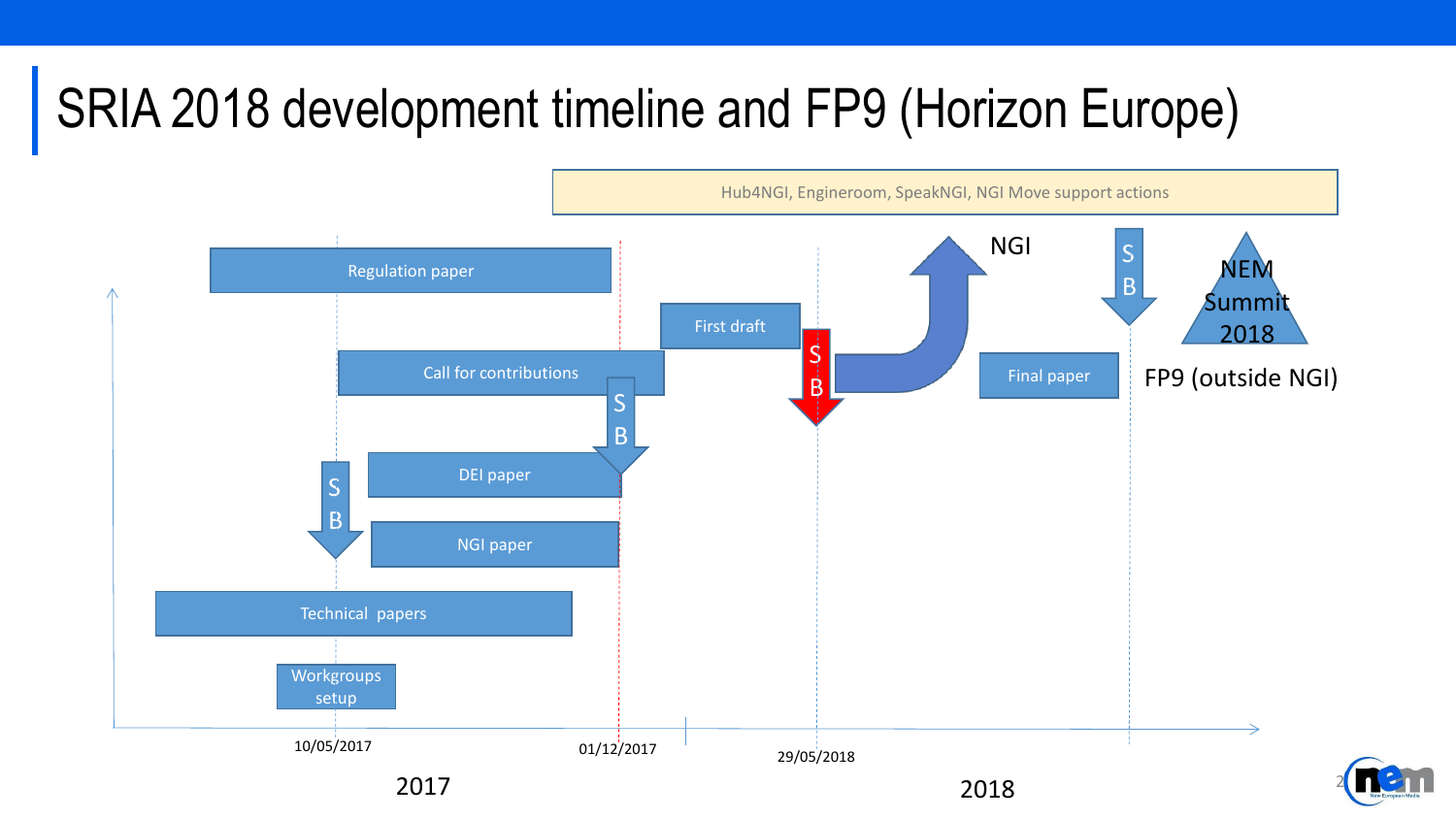#### Toward NEM SRIA 2018 and detailed roadmap 2020/22

The actual version of the NEM SRIA is from 2016, now we need to provide a new version in order to propose some new research topics for WP2020 and further

There are already a number of ideas collected during the writing of the papers but there is still some work to do in order to provide a comprehensive document with the relevant market figures.

In order to achieve this goal, the overall workplan is the following :

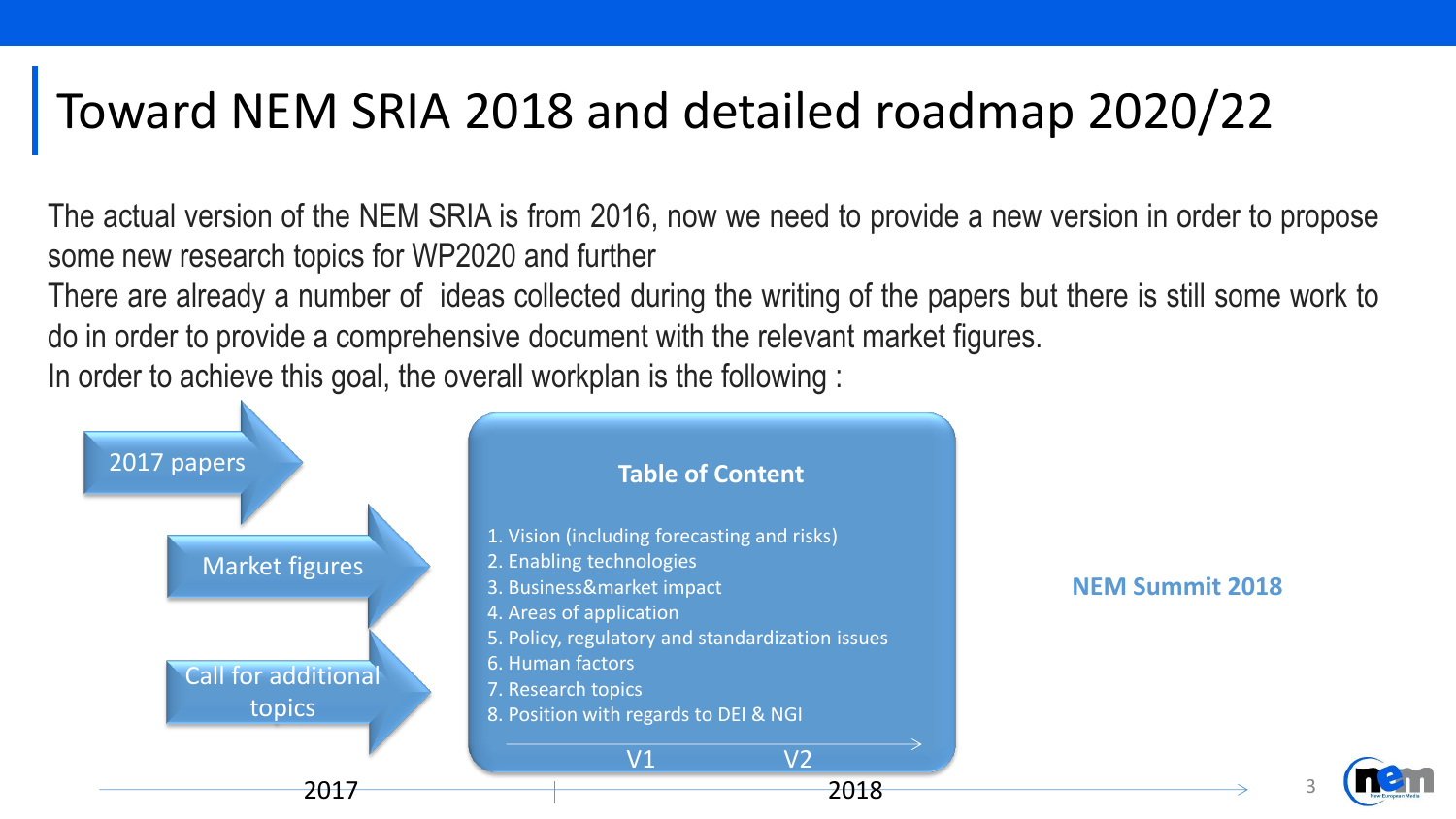## SRIA 2018 Status

1) Introduction (Orange)  $\rightarrow$  Done 2) Vision (Telecom Italia)  $\rightarrow$  Done 3) Business&Market impact (Eurescom) → Done 4) User vision & requirements (UPM) 4.1) Human factors (UPM)  $\rightarrow$  Done 4.2) Areas of applications (Engineering)  $\rightarrow$  To be finalised 5) Policy, regulatory and standardization issues (Engineering)  $\rightarrow$  Done 6) Enabling technologies (Orange)  $\rightarrow$  Done 6.1) Position with regards to DEI & NGI (Orange) 6.1.1 Digitalising European Industry 6.1.2 Next Generation Internet 6.2) Research topics (Orange)  $\rightarrow$  Done 6.3) Detailed roadmap 2020/22 (UPM)  $\rightarrow$  To be completed 6.4) High-level roadmap 2020/25 (UPM)  $\rightarrow$  To be completed 6.5) International cooperation (HC)  $\rightarrow$  Done 8) Conclusions (UPM)  $\rightarrow$  To be completed

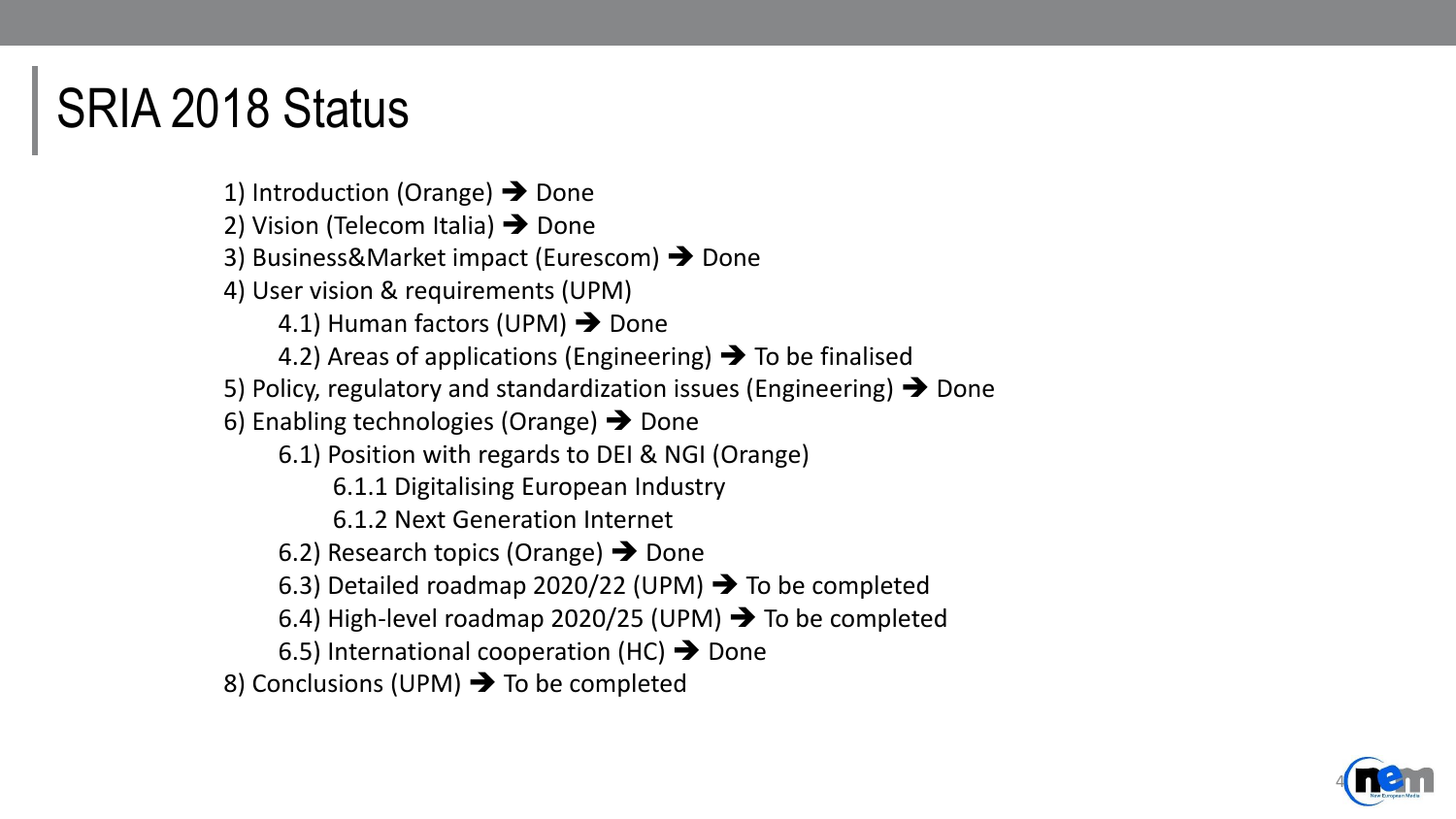# SRIA 2018 Vision

NEM vision towards 2025 is driven by a number of evolution of the sector. MEN was initially focusing on media&entertainment which is moving very fast in a number of aspects:

- Media sector is moving to even more **personalized services**, conceding more power to users, aiming at having users more engaged by powering emotional and social connectivity with the content and people.
- Technological innovation will be able to break down many of the functional barriers opening a wide scenario of **convergence** of broadcasting, internet, and communication services
- Next Generation Internet will take content and **media experience** to a new era, going beyond improving technical capabilities such as bandwidth, intelligence, scalability and performance but also immersivity
- Immersive technologies are going to enable even more natural experiences and **natural interactions** with objects and/or remote people very similar as real-time face-to-face experiences and interactions.
- **Users demand tailor-made solutions** and a personalized customer experience independent of the context of consumption, and service providers are required to achieve a successful seamless cross-device and cross-channel content delivery and user identification.
- Users demonstrated they are keen to give away much **personal data** in exchange for good and free of charge services. Users should be aware of the level of privacy they get in accessing a given service. This personal data management back to end-user is one of the next challenge
- The explosion of **Internet of Things (IoT)** will generate more synergies between devices and people thanks to the information they exchange.
- The integrity, **confidentiality** and authenticity of content and users data managed within services platforms are going to be key point for the future successful deployment of media services. Fake news should be fighted.

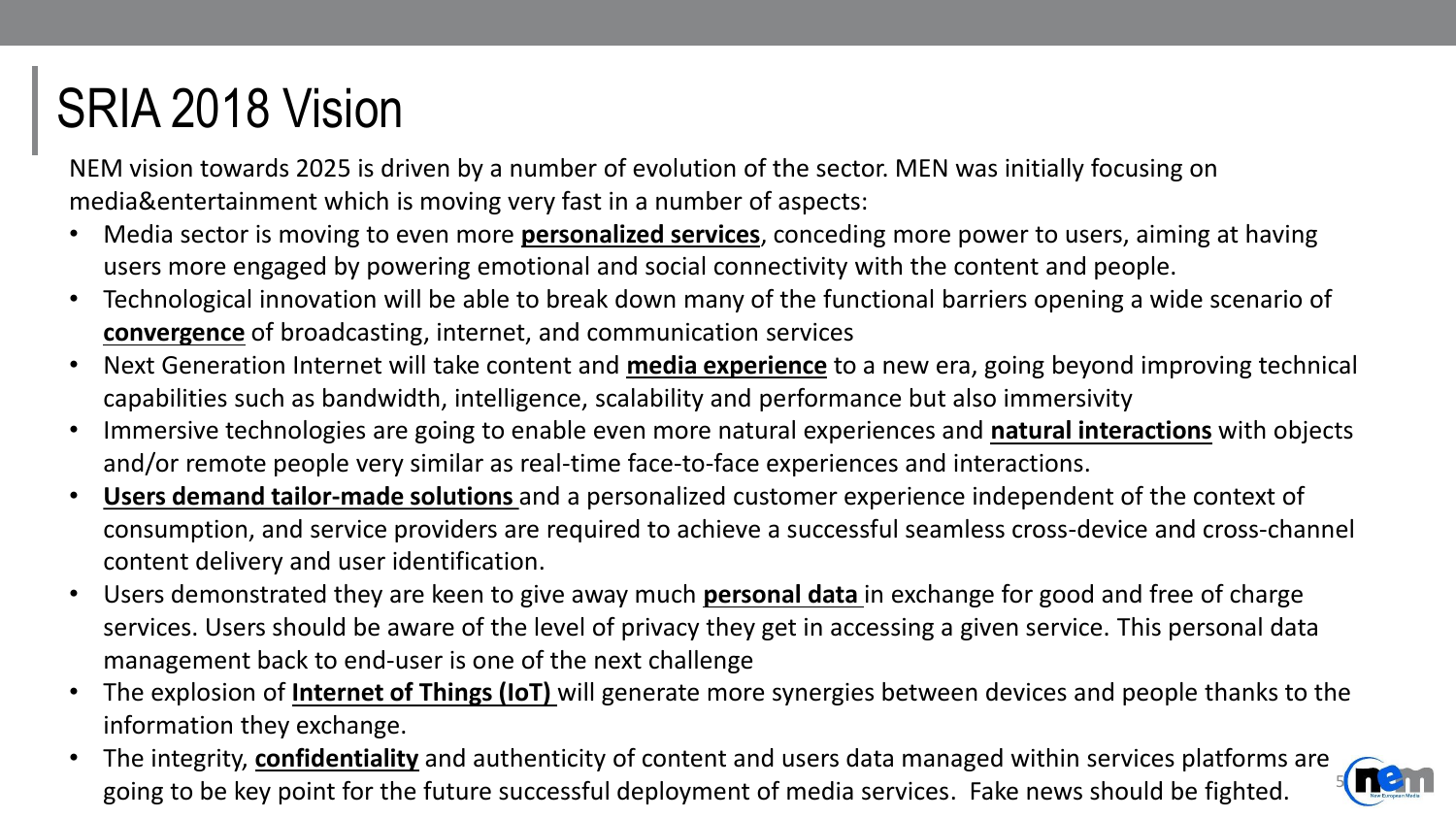## SRIA 2018 Business & market trends

- The European Media&entertainment sector GDPD share is decreasing in the world due to OTT development and change of consumers habits.
- However, technologies developed for this sector could be offered to many other sectors such as
	- Education including serious gaming
	- Industry (promotion, advertising, design, construction, ...)
	- Health
	- Environment
- In another hand, AI and 5G technologies should boost the media & content sector helping people to consume contents in a most convenient way, it is chance for Europe to come back on the front
- Worth to say that IoT will bring additional content that will complement regular media content giving a new experience dimension to consummers

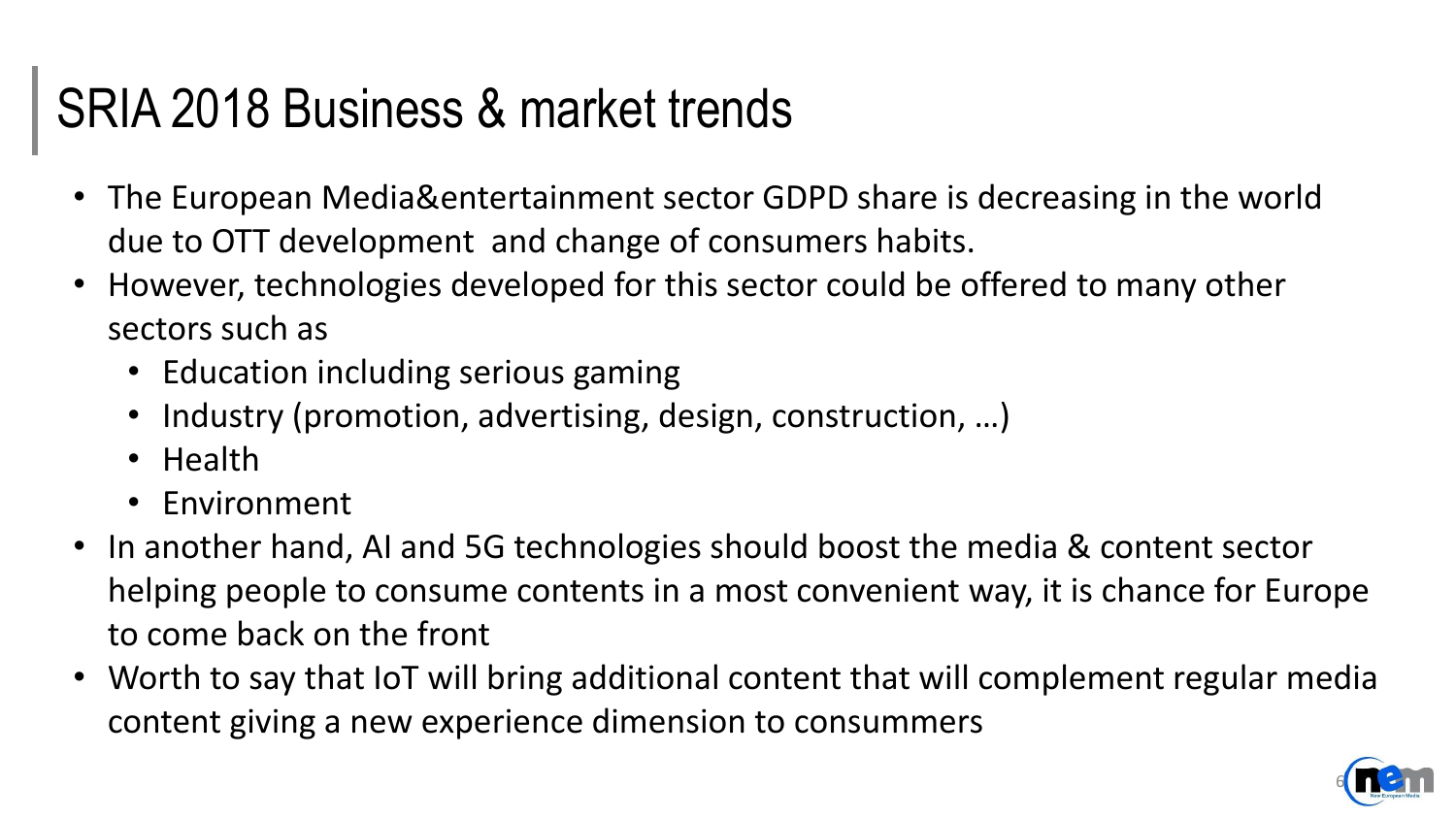## SRIA 2018 User vision & requirements

- This chapter encompasses Human factors and Area of applications
- Human factors:
	- Human Factors are concerned with improving the understanding of human behaviour and facilitating the design and development of emerging technologies involving the process of interaction design
	- User experience
	- Adoption of technologies
	- Human-Machine interface
	- Sustainable development

 **A need to keep research capacities for human behaviour studies and for user experiments** 

- Area of application:
	- *Regular entertainment areas: Cinema, culture, cultural heritage, eLearning, entertainment, remote collaborative work, TV, digital cinema video streaming, press*
	- *Education, health, manufacturing design, smart cities, AAL, tourism, environment*
	- *Live events (concert, sport, ….)*

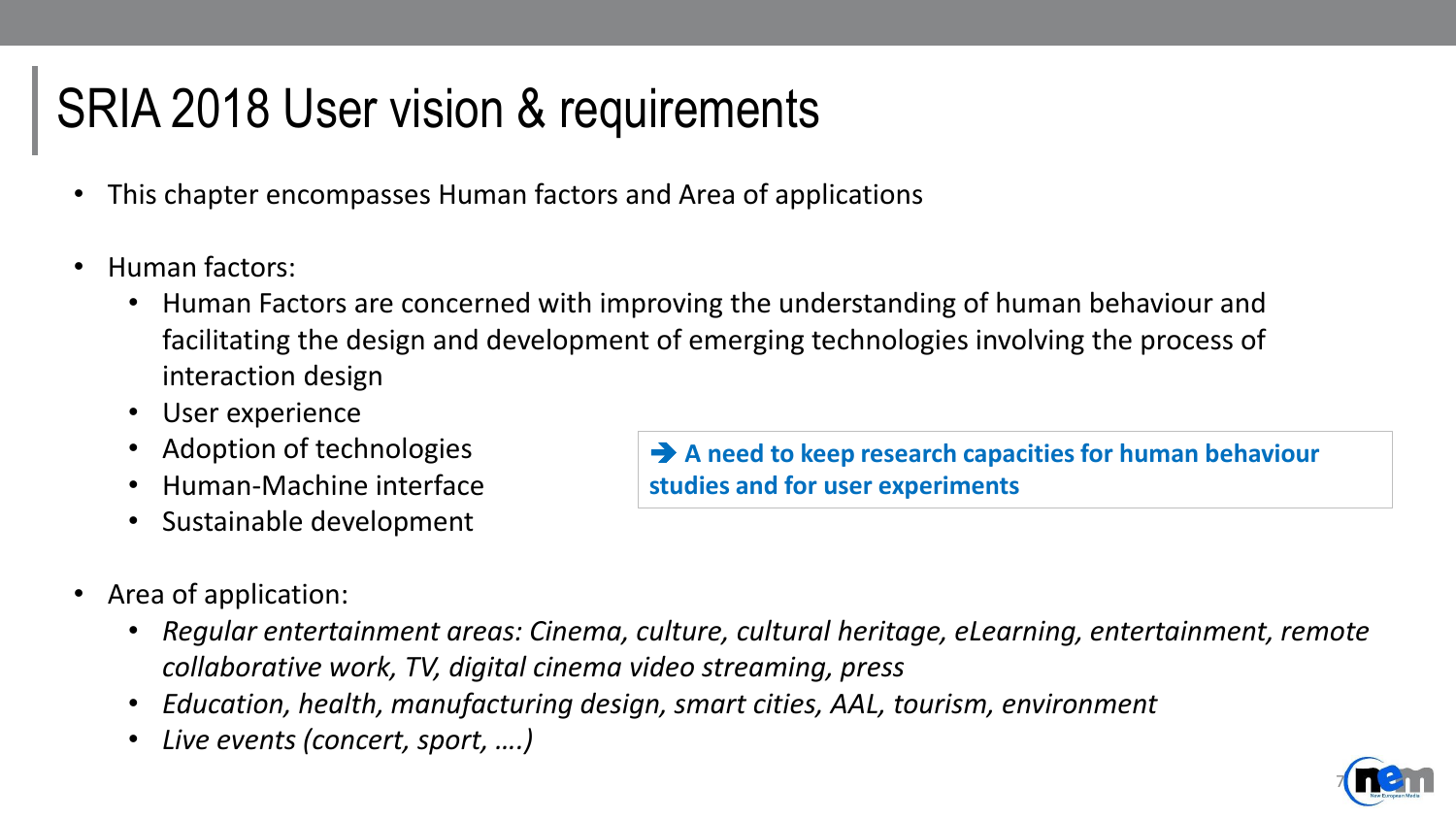#### SRIA 2018 Policy, regulatory and standardization issues

- The impact of the Internet and new technologies on the media and content world is enormous: new business models, new players and new challenges await antitrust and regulatory authorities
- issues like data protection, privacy, customers protection but also the policy framework for supporting research and innovation in the media sector represent relevant topics to be constantly addressed for supporting the right growth of the sector.
- Standards support market-based competition and help ensure the interoperability of complementary products and services.
- Standards facilitate companies' market access worldwide and two main objectives are instrumental in this respect, as identified by the Communication from the Commission to the European Parliament (COM/2017/0453 final)

**There is still a question to rise: Which standards and regulation NEM should push in the next period ?**

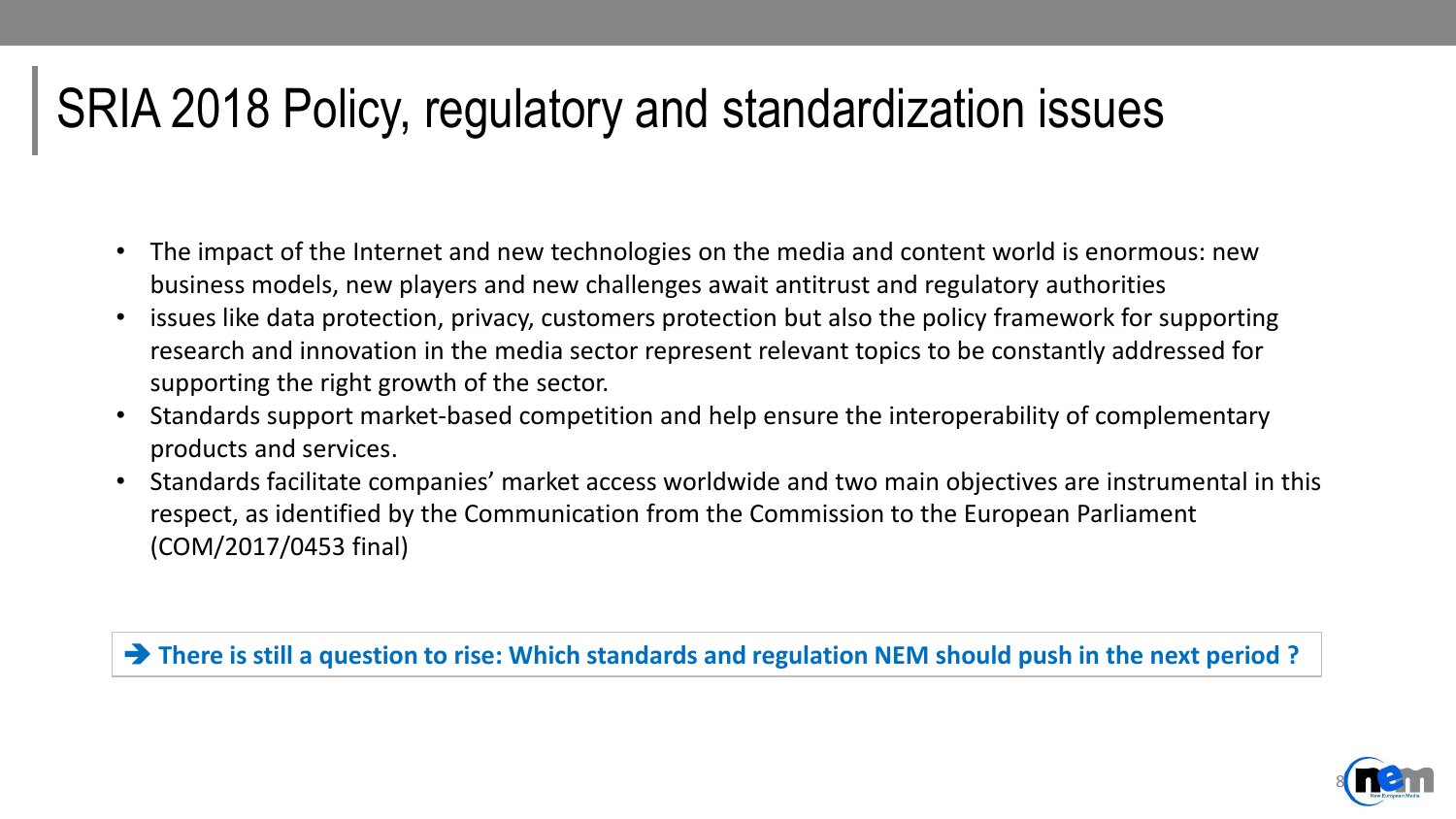## SRIA 2018 Enabling technologies

The main hot topics identified are the following:

- 1. Immersive technologies including holographic, AR/VR, 360°
- 2. Hyper-personalisation including personal data management
- 3. Content distribution including 5G Slice for media&content
- 4. Social media
- 5. Human-Machine interaction
- 6. Artificial intelligence including deep learning
- 7. Block chain
- 8. Cultural heritage technologies
- 9. Disinformation detection including content verification

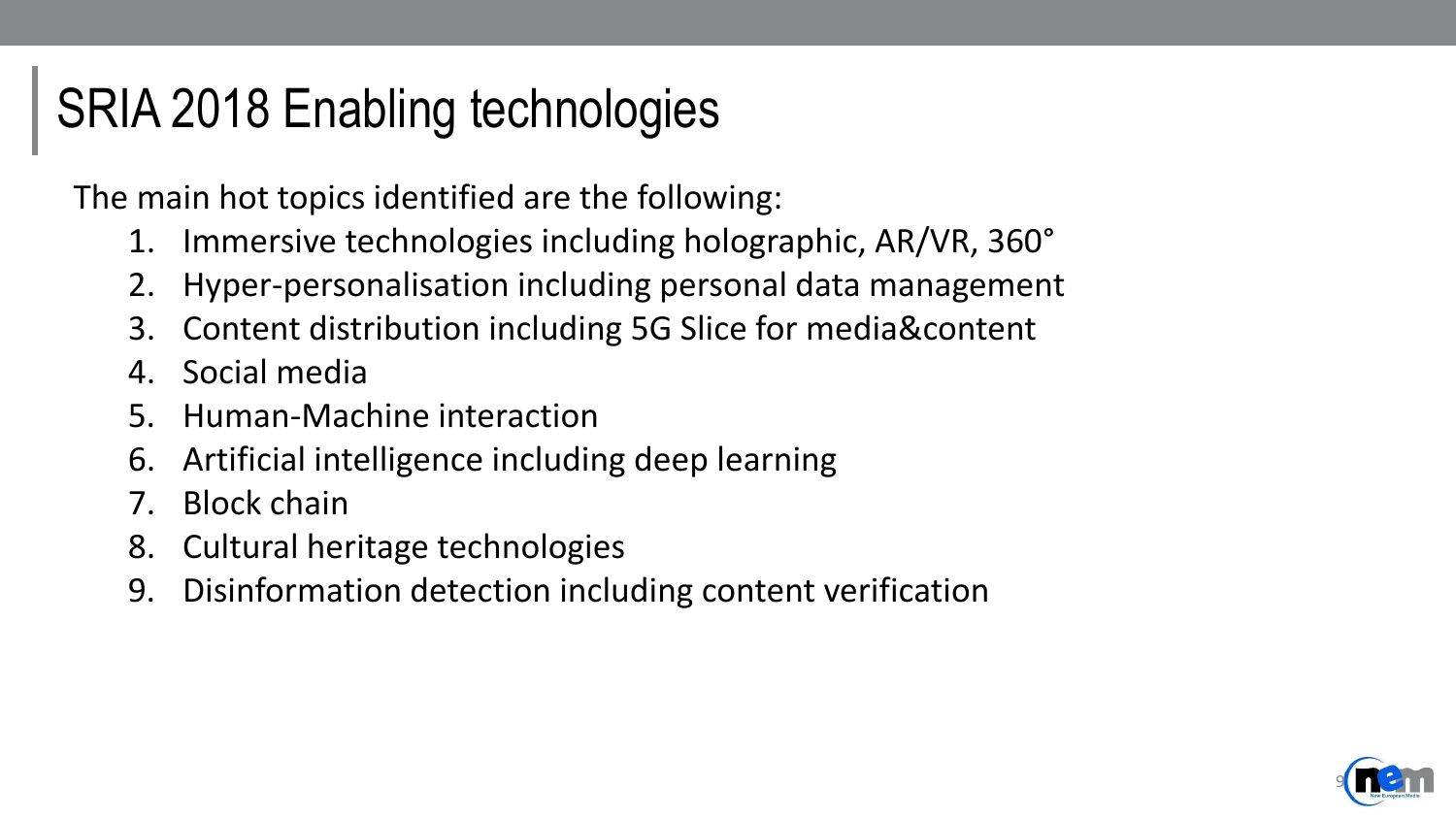### SRIA 2018 Position with regards to Digitalising of European Industry

- This initiatives addresses 4 mains aspects
	- 1. Digital Innovation Hubs: NEM has the objective to setup a network of Media&content DIH which should help to Exchange of experience, to share complementary competence and infrastructure, to ensure rationalization of investment and to help SMEs internationalisation & expend
	- 2. Digital platform: NEM is willing to establish a catalog of media&content platform that could be used by EU Industry
	- 3. Digital training: NEM academic competencies should contribute to help EU Industry to digitalise
	- 4. Digital policy and standardisation: NEM should bring ideas to be pushed at the standardisation and regulation level



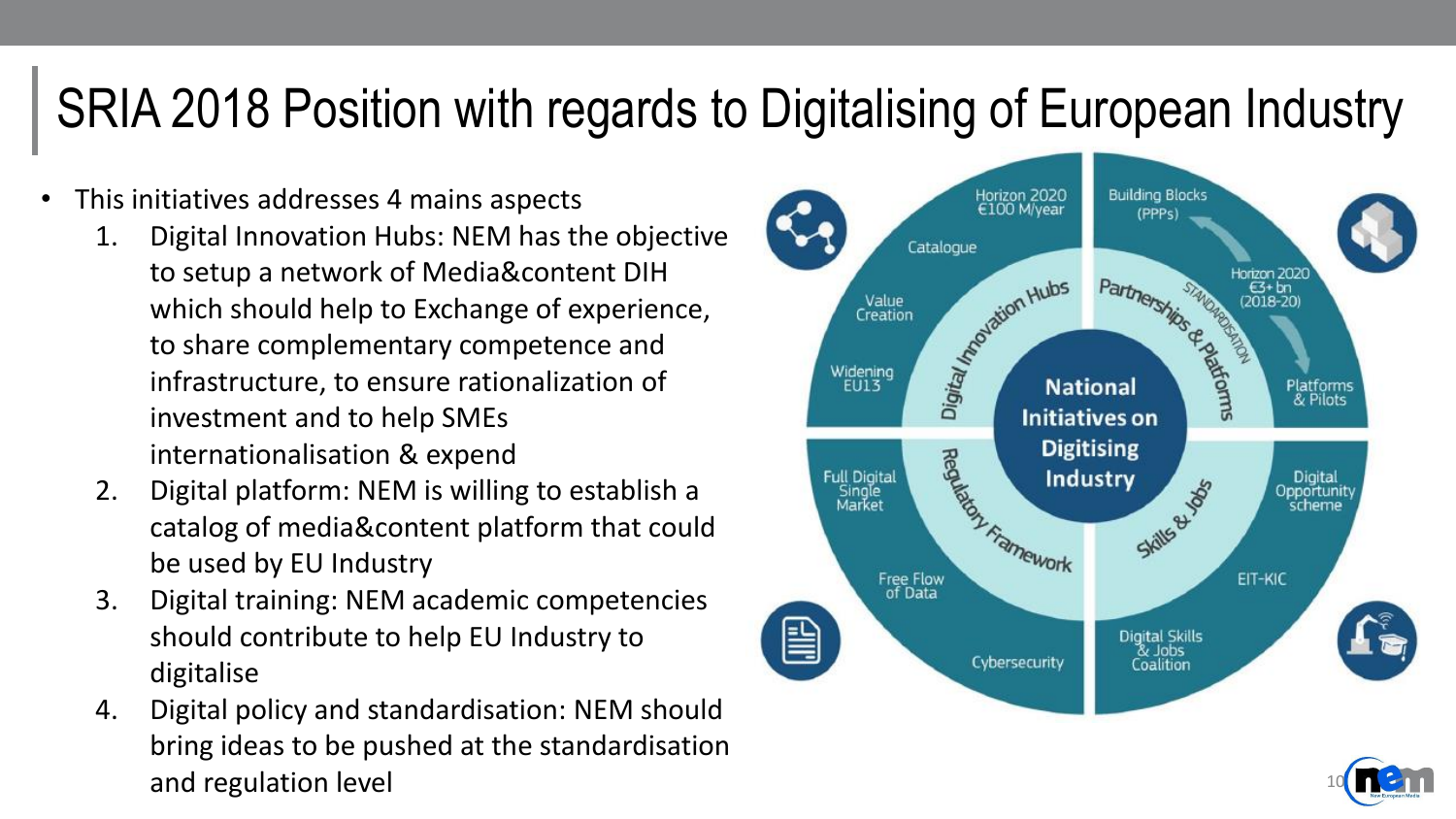#### SRIA 2018 Position with regards to Next Generation Internet

- NEM is actively contributing to the NGI initiative through a number of contribution to the support actions Hub4NGI (policy), EU.Engineroom (research topics), NGI Move (governance) and SpeakNGI (community activation) *Broad Lines of Activities*
	- Technologies and systems for trusted and energy-efficient Next Generation Internet network and service infrastructures (beyond 5G connectivity, software defined infrastructures, Internet of smart things, cognitive clouds), leveraging real-time needs, virtualisation and decentralised management (edge computing, blockchains, shared contexts and knowledge);
	- **Next Generation Internet applications and services for consumers, industry and society building on better user control of data, transparent language access, new multi modal interaction concepts, highly personalised access to objects, information and content, including immersive and trustworthy media, social media and social networking;**
	- Software technologies embedding Artificial Intelligence, data analytics and security in Internet applications and services predicated on the free flow of data and knowledge

10 topics have been identified: Personal Data Spaces, Internet Of Things, Blockchain, Artificial Intelligence, Distributed architectures and decentralised data governance, The future of Social media, New forms of interactions and immersive environments + Discovery and identification tools , Software defined technologies, Networking solutions beyond IP

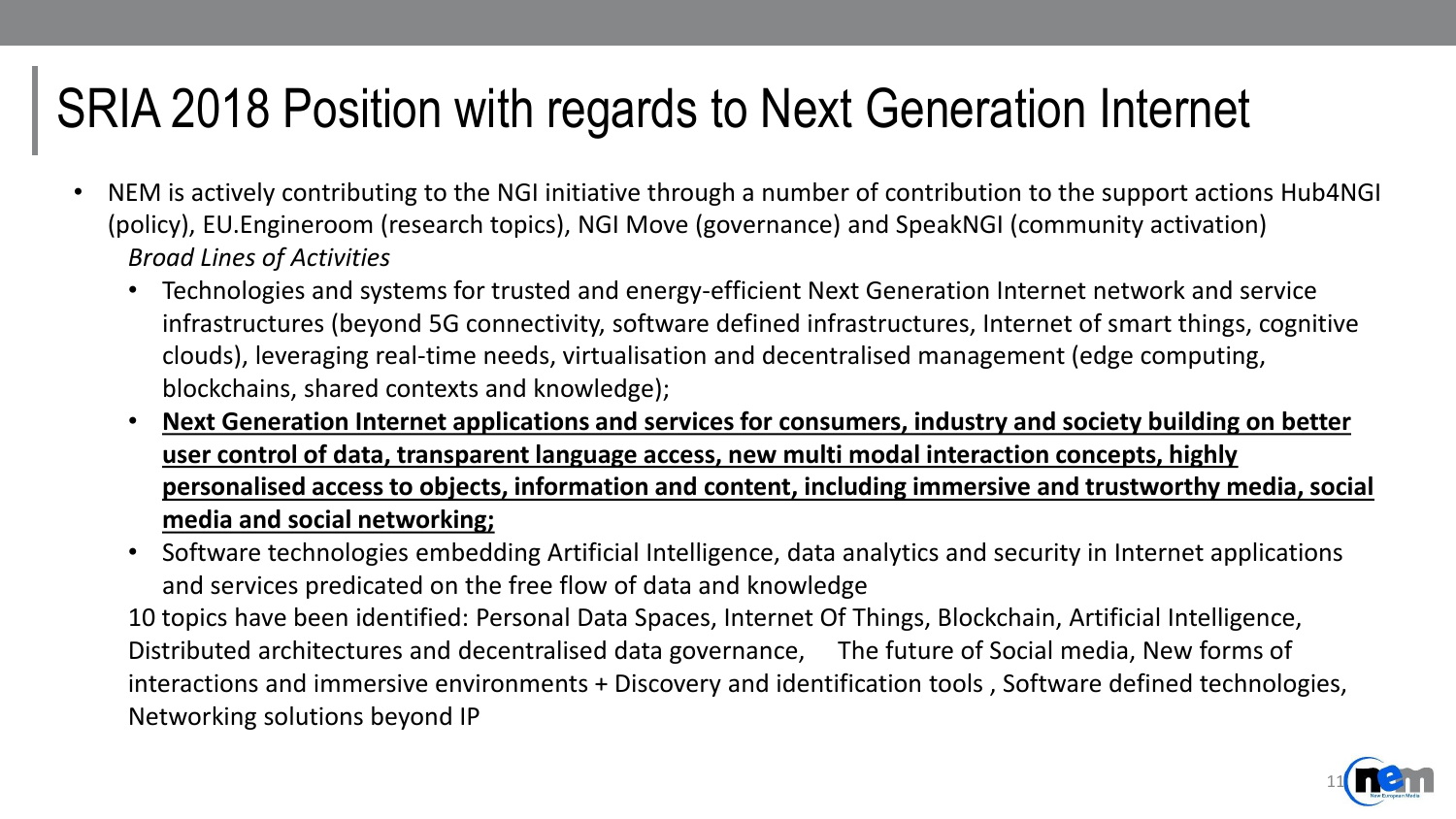## SRIA 2018 Research topics (1/2)

1. Sensing and Interpretive technologies - creating and deploying technologies that capture and preserve data from multiples sensors, extract relevant features, and infer relations from an increasing array of data and sensor inputs

- 2. Wireless sensor networks, immersion and multi-sensory data
- 3. Interpretative and semantic technologies and metadata
- 4. Design and human-machine interaction
- 5. Human-human interactions through devices
- 6. Augmented reality and virtual reality
- 7. Holography
- 8. Immersion and multi-sensory data
- 9. Semantic technologies and metadata
- 10. Human-machine interaction including BCI, haptics, vocal
- 11. Storytelling
- 12. Data visualization
- 13. Design
- 14. On-demand cloud resources
- 15. Security including block chain
- 16. Multi-cloud environments (private, public, multipurpose, specific)
- 17. Virtualization including 5G slices for media&content
- 18. COTS and open architectures with self-describing, well-documented APIs
- 19. Annotation and metadata
- 20. Crowdsourced digitization
- 21. Interoperable and user-friendly DRM
- 22. Quality control (end2end)

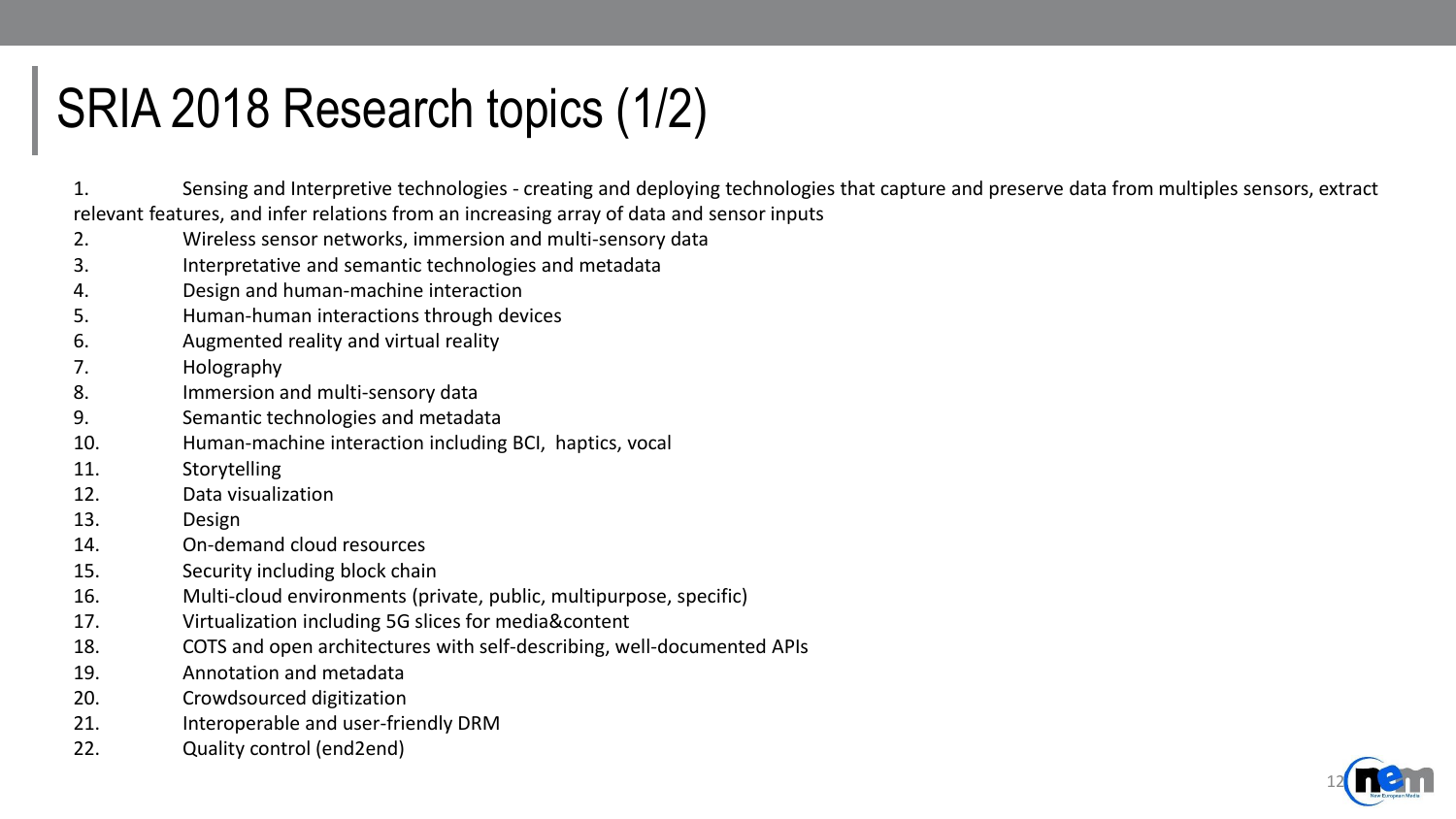# SRIA 2018 Research topics (2/2)

- 23. Online catalogues and data visualisation
- 24. Multi-platform access
- 25. Multi-device reading software to read standard formats and with accessibility features
- 26. Standards and tools for the interoperability of learning platforms
- 27. Standards and tools for the management of copyright information and licences, and rights data management in general
- 28. Standard technologies and tools for production and distribution of accessible digital books for visually impaired and print disabled people
- 29. Content discovery online ATAWAD
- 30. Infrastructure for the use of Big data by SMEs, i.e.: how to transpose the tradition of precompetitive collaboration of the sector about data (with elements such as the ISBN and the books-in-print databases, which allowed ecommerce being launched first in the book sector) to the big data environment
- 31. Personal data management

**A need to complete, rank and roadmap the list**

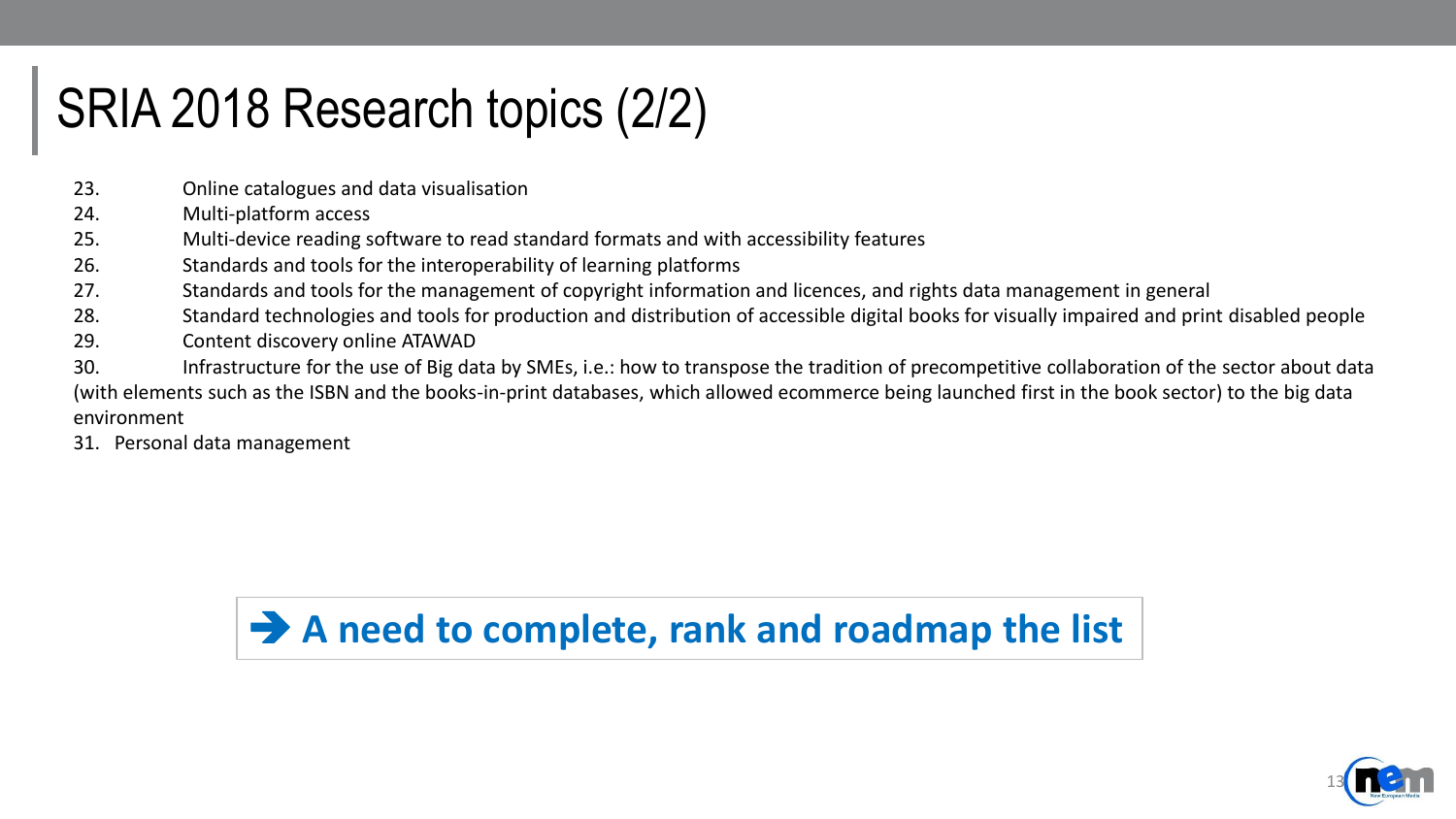#### SRIA 2018 Detailed roadmap 2020/22/24/26



Example: The future Immersive social media platform for humans & IoT

**What is the NEM mission ?** 

Mission-oriented innovation policy responds to these 'grand challenges' by identifying and articulating concrete problems that can galvanise production, distribution, and consumption patterns across various sectors.

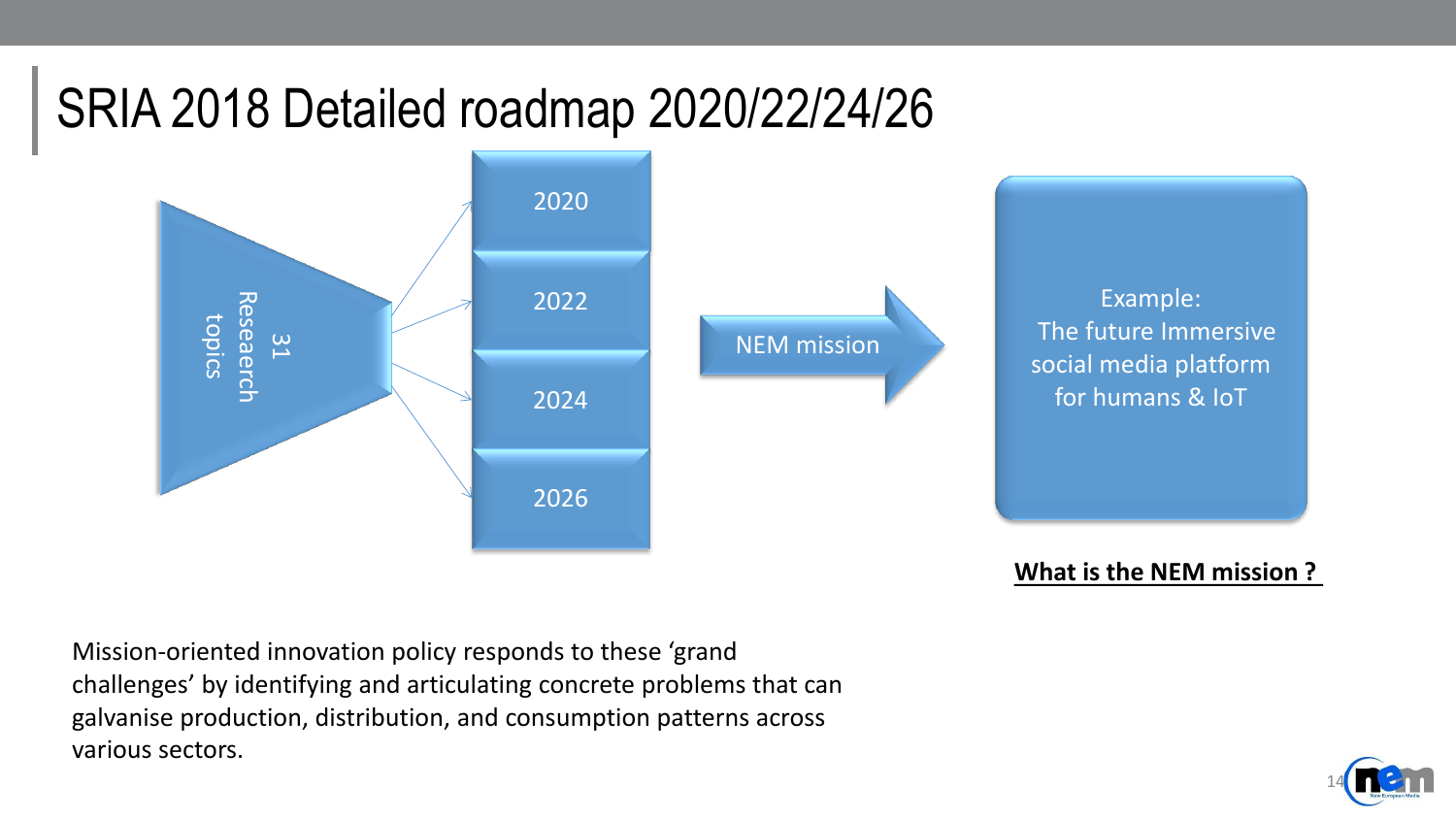## SRIA 2018 International cooperation

Main interests:

- 1. Foster excellence of research: attract the best researchers around the world to cooperate with European researchers in the field of NEM technologies,
- 2. Promote NEM projects and results
	- 1. Widen applicability,
	- 2. Disseminate project outcomes,
	- 3. Favour exploitation and go to the market.
- 3. Share the NEM vision and SRIA,
- 4. Take into account specific needs from other worldwide regions: foster international projects with mutual interests,
- 5. Help the European industry to develop products/services outside Europe,
- 6. Establish strong links with non-European stakeholders (addressing NEM activities):
	- 1. Local clusters and platforms: to reach out easily all stakeholders including SMEs and web entrepreneurs,
	- 2. Industry representatives (with R&D departments),
	- 3. Academia.

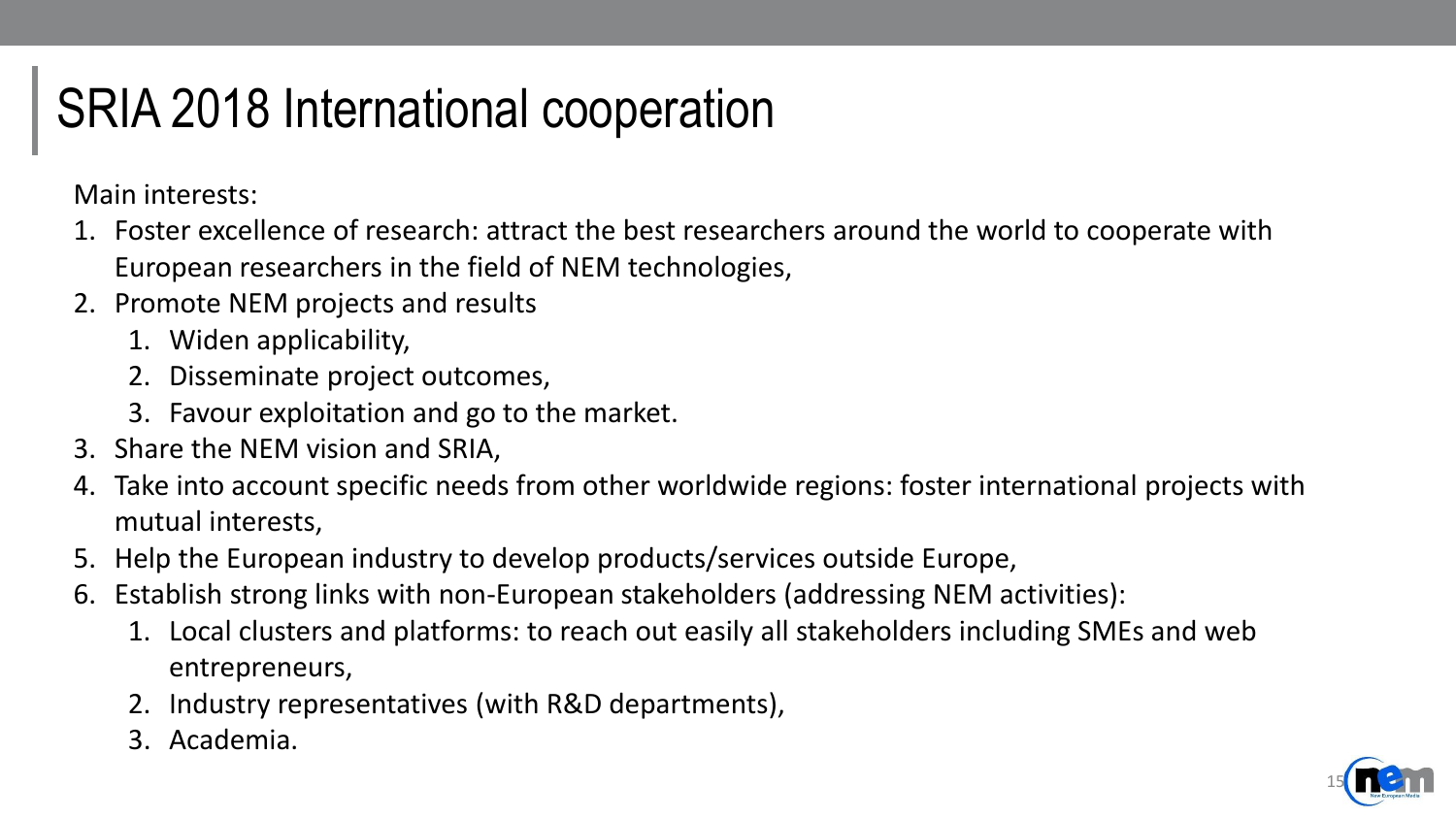#### You are all kindly invited to contribute !